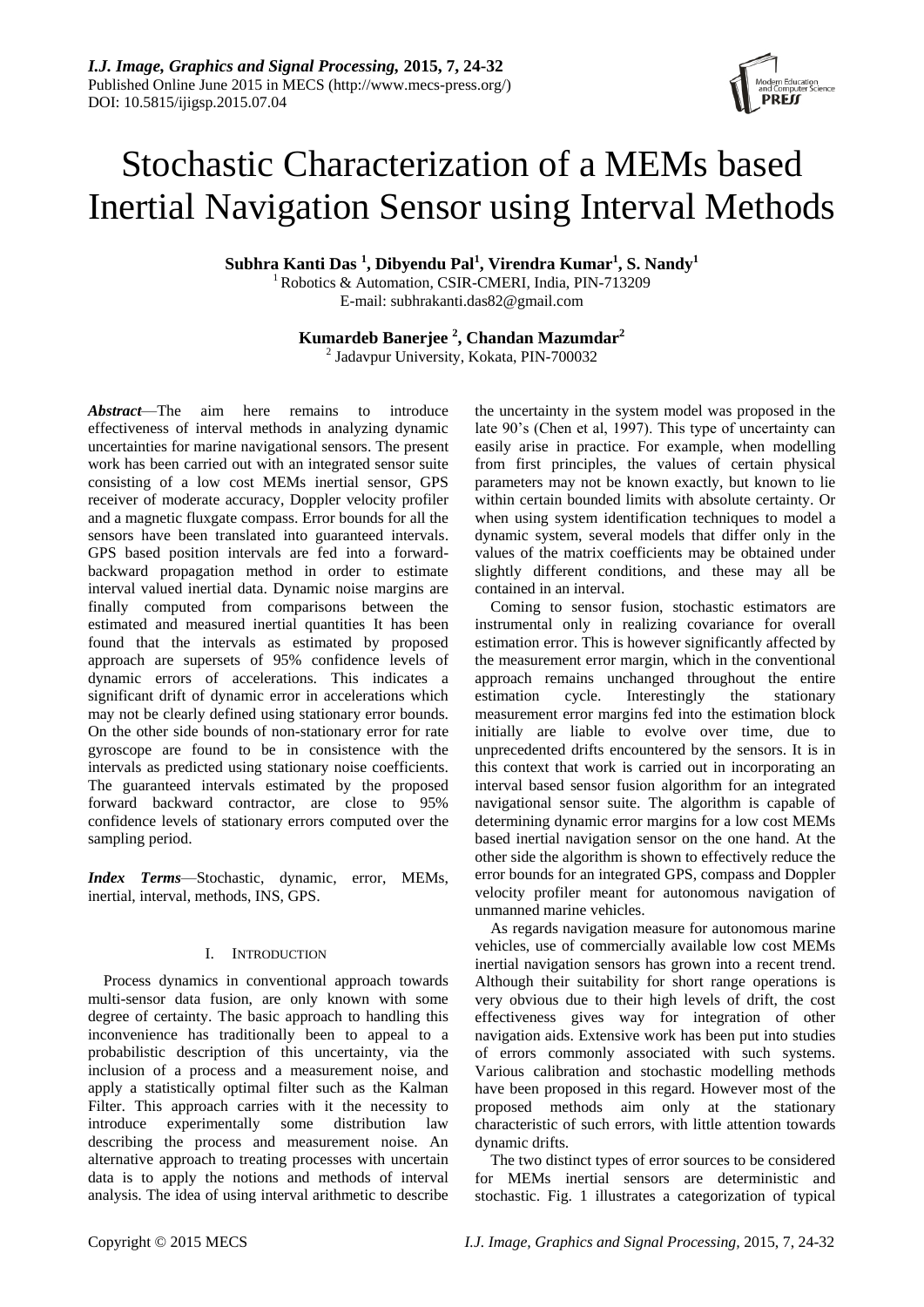errors associated with inertial navigation sensor. The former relates to systematic errors emanating due to physical processes like mechanical misalignments, bias and scale factor. The latter however relate to the random fluctuations depending upon stochastic variations of errors over definite periods of time. While the former can be resolved through standard calibration measures, the latter is very difficult to completely eliminate and hence need to be modelled using statistical processes. A detailed description of such errors is provided in [1]. In the present context, we shall restrict the discussion to the stochastic modelling of errors associated with measurements of low cost MEMs inertial sensor.



Fig.1. Classification of errors typically associated with measurements from Inertial Navigation Sensors

Reportedly Autocorrelation Function has been primarily used for stochastic modeling of inertial sensor errors. Autocorrelation function determines the dependence of data values of stationary process at one time on values recorded at another time. However accuracy of estimating parameters for the autocorrelation process depends upon length of static data recorded from the sensor. In view of this fact, another robust stochastic modeling technique defined as Autoregressive process has been adopted. Autoregressive processes have greater modeling flexibility since they are not always restricted to only one or two parameters. The model parameters for such process can be effectively computed by solving a set of linear equations. The work of Nassar [2], Noureldin et al [3] reflects use of autoregressive processes as modeling tool for stochastic error analysis of inertial sensor. Noise is segregated into short-term as well as long-term errors. Short term random errors have been modelled using fist ordered Gauss Markov process, defined as follows:

$$
x_{t+\delta t} = (I - \beta \delta t)x_t + \sqrt{2\beta \sigma^2} \omega_{t+\delta t} \delta t
$$

Where  $x_{(t+\delta t)}$  is the current observation,  $\beta$  being the reciprocal of correlation time,  $\omega_{(t+\delta t)}$  is the white noise having density  $\sigma$  and  $\delta t$  is the sampling time. On the other side a *p*-th order polynomial fitting is done for realizing long term correlated errors using autoregressive process. Burg estimation method [4]-[6] is used for determining the parameters of the AR model defining the sequence in time-domain as follows:

$$
y(n) = -\sum_{k=1}^{p} a_k y(n-k) + \beta_0 \omega(n)
$$

The Burg method is used to fit a *p*-th ordered AR model to the input signal by minimizing the forward and backward prediction errors.

Interestingly however, variance analysis methods have been widely used for studies of static errors associated with inertial sensors. Most important of such methods is the Allan Variance technique of determining critical noise coefficients for stochastic errors. The seminal work of David Allan [7] in computing correlation co-efficient simply through a time averaged procedure has been subsequently put to error analysis of inertial sensors profoundly in the thesis work of Haiying Hou [8], Park [9] and Naser et al [10]. Allan variance is a method of representing root mean square (RMS) random drift error as a function of averaged time. Consequently, Allan variance method is incorporated to determine the characteristics of the underlying random processes that give rise to data noise. The data is normally plotted as the square root of the Allan variance versus *T* on a log-log plot.

In the present scope of work, Allan Variance method is used at the first hand, in order to characterize a low cost MEMs sensor by recording static data over a significantly long period of time. Subsequently, static noise coefficients are computed using cluster time averaged variance analysis. At the second phase, dynamic errors are estimated using interval analysis over data collected from an integrated sensor framework consisting of the inertial sensor, a compass and a GPS receiver. The dynamic error margins are computed using interval contractions.

# II. BACKGROUND

# *A. Stochastic Analysis of Stationary Errors*

Allan variance analysis is carried out to realize two dominant noise terms associated with stationary data viz. random walk and bias instability parameters. A short description, as to how to compute the non-overlapping Allan variance out of stationary data, is being presented.

Assume that there are *N* consecutive data points, each having a sample time of  $t_0$ . Forming a group of *n* consecutive data points (with *n < N/*2), each member of the group is a cluster. Associated with each cluster is a time  $T$ , which is equal to  $nt_0$ . If the instantaneous output rate of the inertial sensor is  $\Omega$  (*t*), the cluster average is defined as:

$$
\overline{\Omega}_k(T) = \frac{1}{T} \int_{t_k}^{t_k + T} \Omega(t) dt
$$

Where, represents the cluster average of the output rate for a cluster which starts from the *k-*th data point and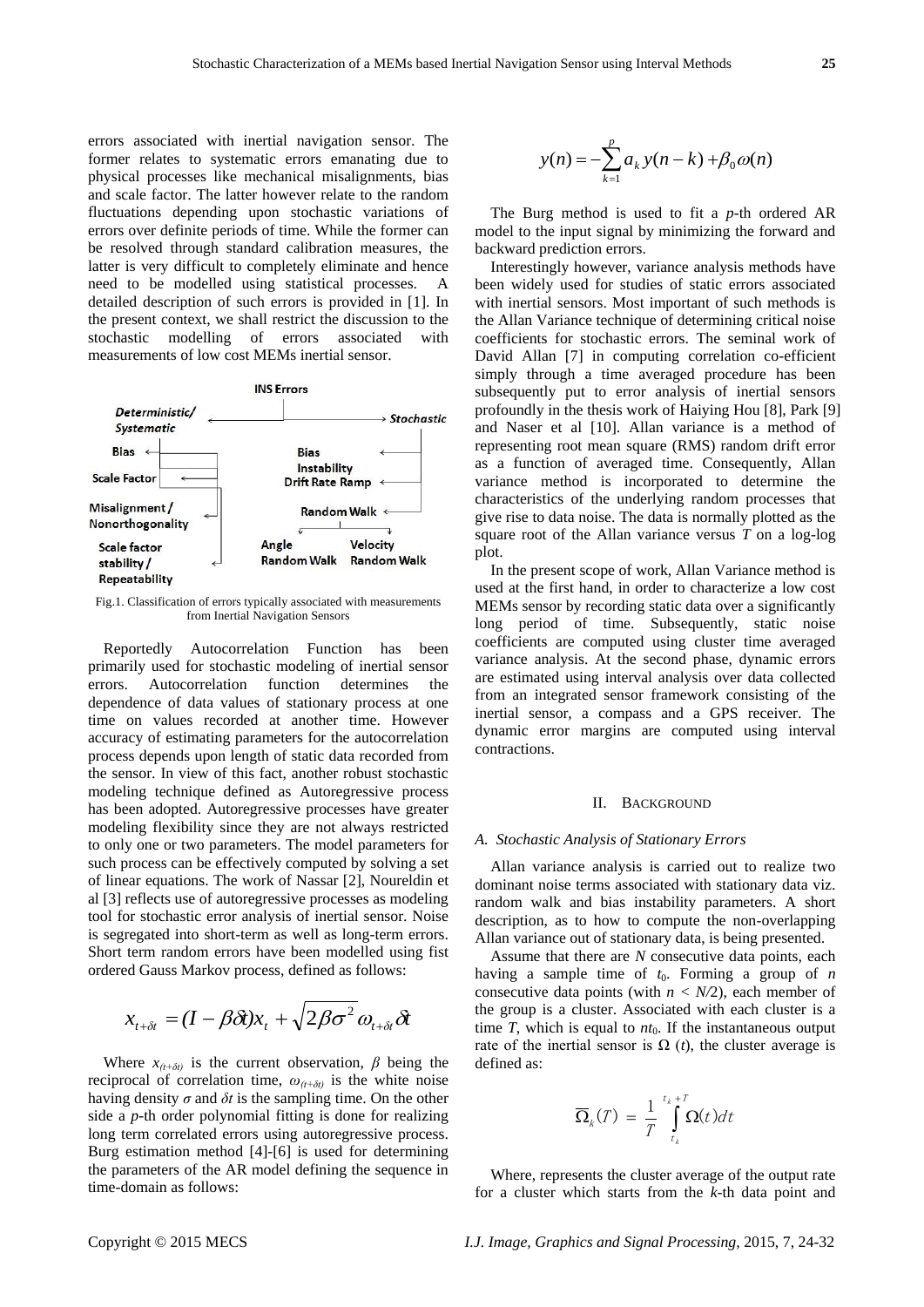contains the *n* data points. The definition of the subsequent cluster average is

$$
\overline{\Omega}_{next}(T) = \frac{1}{T} \int_{t_{k+1}}^{t_{k+1}+T} \Omega(t)dt
$$

Where  $t_{(k+1)} = t_k + T$ 

Performing the average operation for each of the two adjacent clusters can form the difference

$$
\xi_{k+1,k} = \overline{\Omega}_{next}(T) - \overline{\Omega}_{k}(T)
$$

For each cluster time *T*, the ensemble of *ξs* forms a set of random variables. The quantity of interest is the variance of *ξs* over all the clusters of the same size that can be formed from the entire data. Thus, the Allan variance of length *T* is defined as [11]:

$$
\sigma^{2}(T) = \frac{1}{2(N-2n)} \sum_{k=1}^{N-2n} [\overline{\Omega}_{new}(T) - \overline{\Omega}_{k}(T)]^{2}
$$

In order to carry out the necessary exercise on stochastic modeling a low cost MEMs inertial sensor Mtx of Xsens make has been employed. The specifications of the sensor are as tabulated in Table.1. The Allan deviation plots for accelerations and angular rate are shown in Fig. 2.



Fig.2. Plot for Allan Deviations against acceleration (left) and gyroscope (right) measurements during static tests with Mtx INS

Data from the Mtx inertial sensor was recorded over an uninterrupted duration of 2 hours, and the stochastic variations in the observed errors were studied in order to compute the random walk and bias instability co-efficient. Angle (/Velocity) Random Walk is denoted by *N*. The error grows as  $N \times \sqrt{\sec}$ , and is modelled as white noise. On the other hand, Bias Instability is denoted by *B,* and defined as a random variable variance of which grows over time in correlated manner. It is usually modelled as a first-ordered Gauss Markov noise variable. The random walk and bias instability coefficients are provided in Table 1 as follows.

Table1. Specifications for Mtx inertial navigation sensor from Xsens

| Type of<br><b>Sensor</b> | <b>Physical</b><br>Type | <b>Bias Stability</b><br>$(1-sigma)$ | Alignm<br>ent<br>Error | <b>Noise</b><br><b>Density</b> |
|--------------------------|-------------------------|--------------------------------------|------------------------|--------------------------------|
|                          | <b>MEMs</b>             | $0.02$ m/sec <sup>2</sup>            | $0.1^{\circ}$          | 0.002                          |
| Accelerome               | solid state.            |                                      |                        | $m/sec^2/\sqrt{H}$             |
| ter                      | capacitativ             |                                      |                        | Z                              |
|                          | e readout               |                                      |                        |                                |
|                          | <b>MEMs</b>             | $1^0$ /sec                           | $0.1^{0}$              | 0.05                           |
|                          | solid state,            |                                      |                        | $\frac{deg}{s}/\sqrt{Hz}$      |
|                          | heam                    |                                      |                        |                                |
| Rate                     | structure               |                                      |                        |                                |
| Gyroscope                | monolithic              |                                      |                        |                                |
|                          |                         |                                      |                        |                                |
|                          | capacitativ             |                                      |                        |                                |
|                          | e readout               |                                      |                        |                                |

The cumulative effect of both the above-defined types of errors may be consolidated into a single white noise representative standard deviation as follows:

$$
\sigma_c = \frac{N}{\sqrt{\delta t}} + \sqrt{\frac{\delta t}{t}} B
$$

Consequently, the intervals for accelerations and angular rates can be drawn out as follows:

$$
|\dot{u}| = [\dot{u} - 3\sigma_c, \dot{u} + 3\sigma_c]
$$

# *B. Stochastic Analysis of Dynamic Errors*

In the present scope of work interval method is used in analyzing dynamic uncertainties for a low cost MEMs inertial sensor. The present work has been carried out with an integrated sensor suite consisting of a GPS, a compass along with an inertial motion unit. Error bounds for all the sensors have been translated into guaranteed intervals. GPS based position intervals are fed into a forward-backward propagation method in order to estimate interval valued inertial data. Dynamic noise margins are finally computed from comparisons between the estimated and measured inertial quantities. It is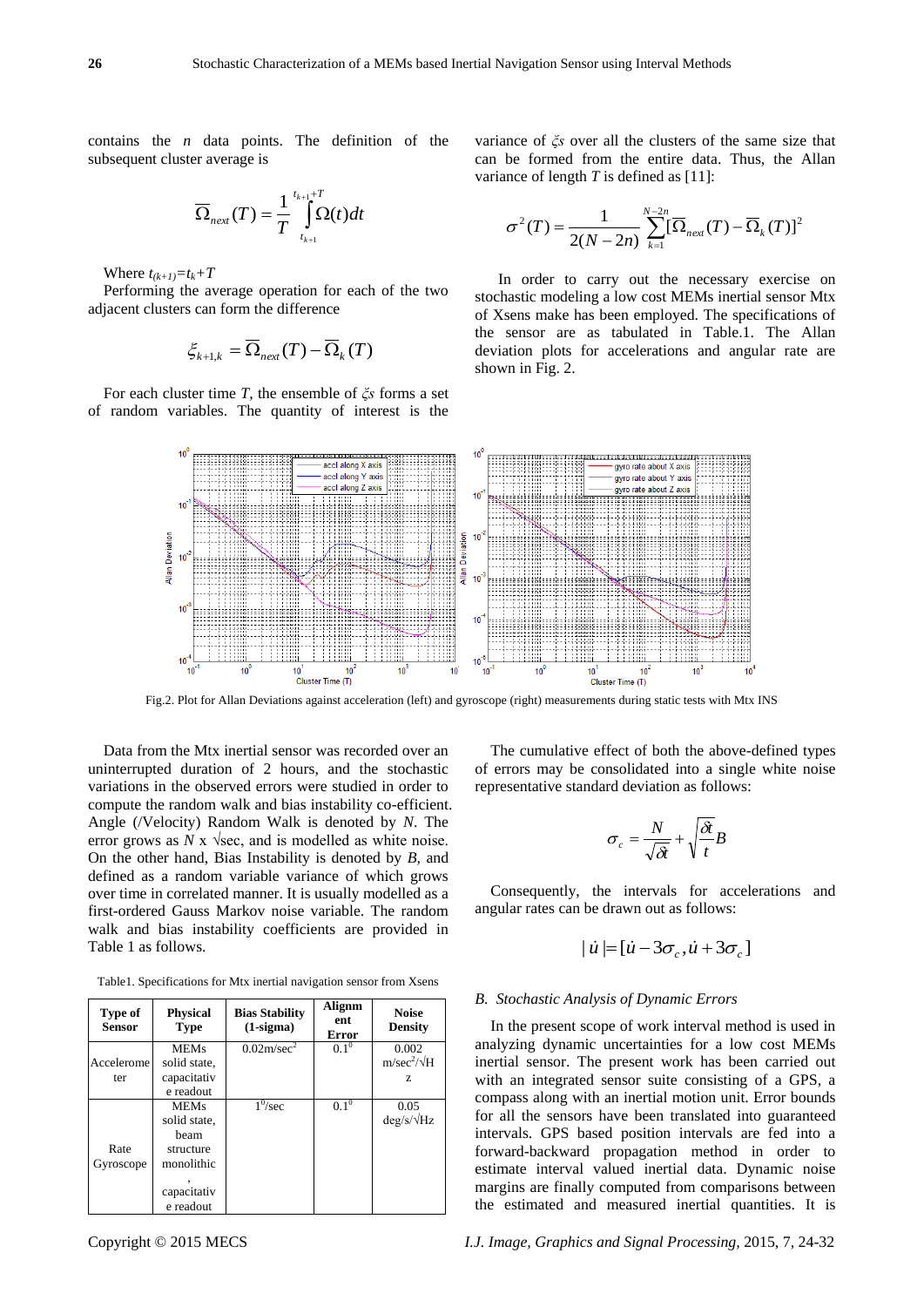representation of the true characteristic of errors, whereas intervals can be more reliable, in a sense that they tend to typically restrict the boundaries for maximum drift and that they can provide for a worst case performance analysis of any sensor fusion algorithm.

# *C. Error bounds for Compass and GPS receiver*

Error in compass measurements arises from imperfect calibration or the presence of some additional magnetic field in the calibration area or at the field site. Compass error is therefore typically a function of the measured heading. Because the origin of this compass error is due to external magnetic forces, the error is well represented by a one-cycle (hard iron) model [12]:

$$
\psi_{err} = A + B\sin(\psi) + C\cos(\psi)
$$

Where  $\psi_{err}$  is the total error in heading,  $\psi$  is the measured heading, *A*, *B* and *C* are obtained from calibrating the compass with reference to some magnetic needle. Subsequently, the non-punctual heading can be constructed as:

$$
\mid \! \psi \! \mid \! \!= \! [\psi - \psi_{\mathit{err}}, \psi + \psi_{\mathit{err}}]
$$

However, position fixes from GPSs suffer from different types of noise associations [13] which may either be associated with the loss of sync between satellite (SV) and receiver atomic clocks, or due to paucity of proper SV geometry. The latter phenomenon dilutes a position fix to a great extent even with limited noise in range measurements, as obtained by the receiver from the available satellites. The performance index for any GPS is defined in terms of dilutions of precision (DOP) [14] categorized as position (PDOP), vertical (VDOD) and horizontal (HDOP). The HDOP is accepted more popularly as a measure of accuracy for the twodimensional planar position of the receiver. It is numerically defined as:

$$
HDOP = \frac{\sqrt{\sigma_x^2 + \sigma_y^2}}{\sqrt{\sigma_R}}
$$

Where  $\sigma_x$  and  $\sigma_y$  are the standard deviations for *X* and *Y* coordinates with  $\sigma_R$  termed as User Equivalent Range Error (UERE). Since HDOP is highly affected by the satellite geometry, the GPS measurements may suffer from varying HDOP measures with the same margin of noise in range measurement. However, low HDOP measure for a given fix evidently means greater position accuracy. Considering a HDOP measure of unity there are other common definitions of accuracy of a GPS position fix. Circle of Equi-Probable error (CEP) is

another common performance measure, usually provided by GPS manufacturers. The distance specified as CEP for a given GPS means that the actual position of the receiver remains with 50% probability within a circle centered at the measured position and having as radius the distance specified as CEP. In more general terms the probability P of actual position, being within a specified radius of error D, is defined by using a Rayleigh distribution as follows:

$$
P(error \le D) = 1 - \exp^{-\left(\frac{D}{DRMS}\right)^2}
$$

Where the root mean square distance, DRMS is defined as  $\sqrt{(ax^2+ay^2)}$  (Refer to [15]). Referring back to CEP error, we can find out the DRMS through a sequence of derivations as follows:

$$
DRMS = \frac{CEP_D}{\sqrt{\ln 2}}
$$
  
\n
$$
P(error \le CEP_D) = 0.5
$$
  
\n
$$
\Rightarrow 1 - \exp^{-\frac{(\frac{CEP_D}{DRMS})^2}{2}} = 0.5
$$
  
\n
$$
\Rightarrow DRMS = \frac{CEP_D}{\sqrt{\ln 2}}
$$
  
\n
$$
\Rightarrow \sqrt{\sigma_x^2 + \sigma_y^2} = \frac{CEP_D}{\sqrt{\ln 2}} = 1.201 \times CEP_D
$$

A 95% confidence interval for positional error D is accordingly expressed as. However, considering a HDOP of unity the DRMS is the same as UERE. UERE being independent of the DRMS, in the case when motion of the vehicle is such that the view of the satellite geometry changes with a consistent UERE, DRMS is simplistically defined as:

$$
HDOP \times UERE_{(HDOP=1)} \Rightarrow DRMS(i) = HDOP(i) \times DRMS_{(HDOP=1)}
$$

Where, '*i*' is the sampling instant. Finally the mean GPS error  $\mu_e$  can be defined as follows:

$$
\mu_e = \frac{\sqrt{\pi}}{2} DRMS(i) = \frac{\sqrt{\pi}}{2} HDOP(i) \times DRMS_{(HDOP=1)}
$$

The non-punctual position based on GPS observations may be expressed as:

$$
|P(x, y)| = \{x \pm \mu_e, y \pm \mu_e\}
$$

# III. PROPOSED INTERVAL BASED ALGORITHM

A little background on interval contractions is presented before deriving the equations in the present context. The FBP contractor is simplest among all contractors and works on the principle of primitive

Copyright © 2015 MECS *I.J. Image, Graphics and Signal Processing,* 2015, 7, 24-32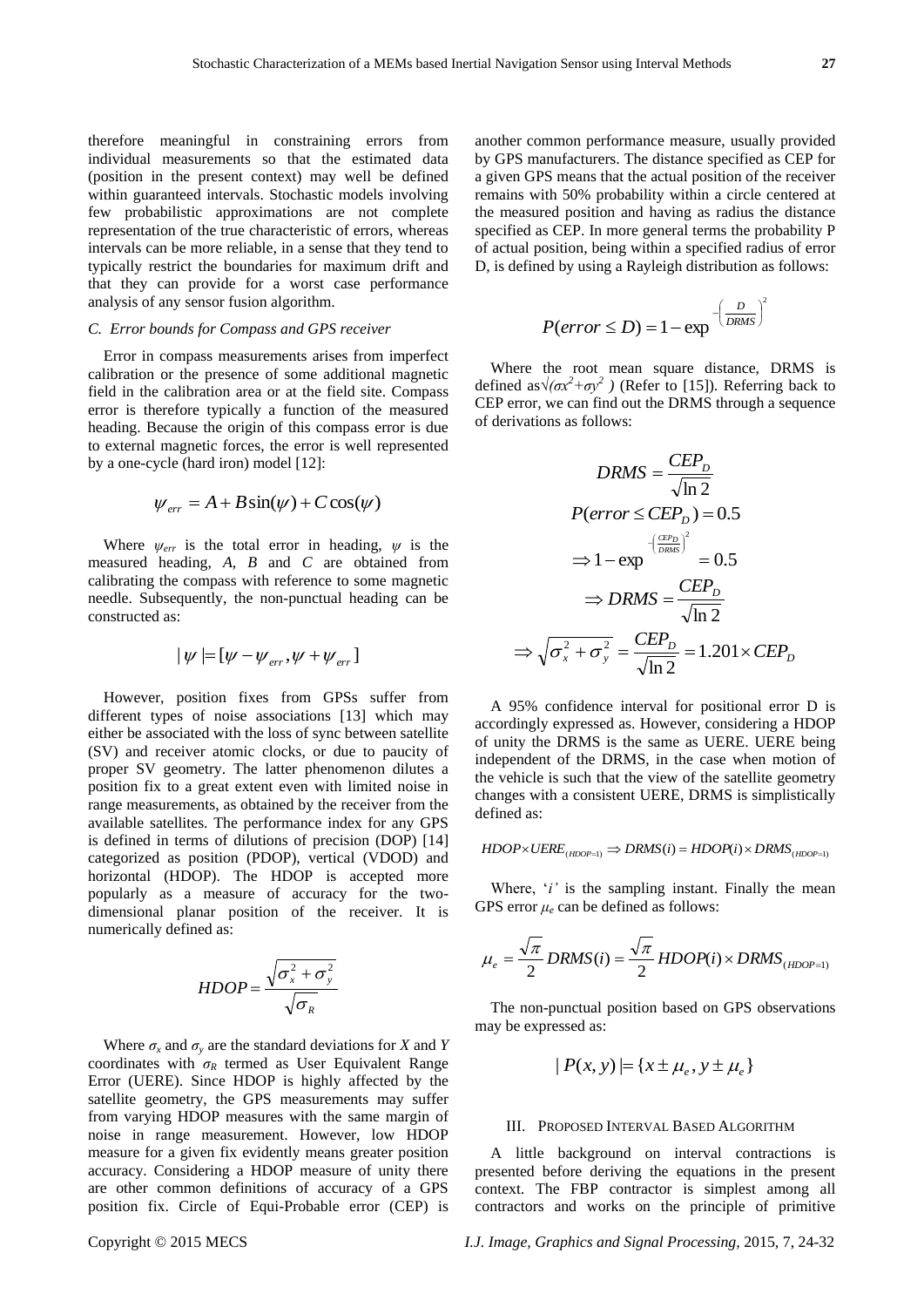functions [16]. It consists of two steps, the first being propagating the dependent variables using the general form of equations. This results in updated intervals for the dependent variables. Subsequently, the second stage involves propagating independent variables using inverse functions, which results in contracted bounds. The cycle is repeated until no variable has a contracted interval. The process ultimately generates optimal contraction for the interval values associate with the variables. This may be illustrated with a simple example before defining the process in the context of sensor error interval fusion.

Let us consider a simple addition of two interval valued variables *[x]* and *[y]* which leads to a third variable *[z].* Then the FPB contractor works as follows:

*Forward Propagation*:

$$
[z]=[z] \cap \{[x]+[y]\}
$$

*Backward Propagation: [x]=[x]*∩*{[z]-[y] }[y]=[y]*∩*{[z]-[x] }*

The FPB contractor is further used in Waltz algorithm [17] which involves repeated propagations back and forth until the intervals do not contract any more. However, in context of the present problem, the propagations are carried out once in order to ensure completion of the contraction process within a single sampling time. Moreover, the present application does not demand very sharp bounds for a worst case analysis of dynamic error margins associated with inertial measurements.

In the present scope of work the mechanization equations for inertial sensor are used for propagating intervals in the forward direction. Subsequently, GPS based equations are used for shrinking the intervals along a backward traversal. For the purpose of exploiting error intervals, positions have been expressed in the form of boxes as follows:

$$
|P_{source}|_{t+\delta t} = \{ |P_{source}(x)|_{t+\delta t}, |P_{source}(y)|_{t+\delta t} \}
$$

Where *source* represents the particular sensor from where data is obtained. In our case there shall be only two sources viz. GPS and INS. The forward set of mechanization equations are expressed with respect to a local East North Up {ENU (n-) [18]} navigation frame of reference. The body frame velocities are transformed into the reference frame and positions in the navigation frame are dead reckoned as follows:

re dead reckoned as follows:  
\n
$$
|P_{\text{INS}}(x)|_{t+\delta t} = |P_{\text{INS}}(x)|_t + |u|_{t+\delta t} \cos(|\psi|_{t+\delta t})\delta t - |v|_{t+\delta t} \sin(|\psi|_{t+\delta t})\delta t
$$
\n
$$
|P_{\text{INS}}(y)|_{t+\delta t} = |P_{\text{INS}}(y)|_t + |v|_{t+\delta t} \cos(|\psi|_{t+\delta t})\delta t + |u|_{t+\delta t} \sin(|\psi|_{t+\delta t})\delta t
$$
\n
$$
d\mathbf{t}
$$

Where the interval based linear and angular velocities are computed as follows:

$$
\begin{bmatrix} |u| \\ |v| \end{bmatrix}_{t+\delta} = \begin{bmatrix} |u| \\ |v| \end{bmatrix}_{t} + \begin{bmatrix} |u| \\ |v| \end{bmatrix}_{t+\delta} \delta t
$$

$$
|\psi|_{t+\delta t} = |\psi|_{t} + |r| \delta t
$$

*r* being the measured angular rate. The interval based accelerations and angular rate are defined using static error bounds as described in section 2.1. The state vector involving position boxes may be expressed in interval form as follows:

$$
\mid X \mid_{source} = \left[ \mid P_{source}(x) \mid \right]
$$
  

$$
\mid P_{source}(y) \mid
$$

Hence GPS based positions may be computed in the navigation frame in order to carry out the backward set if equations. Relative positions with respect to the origin of the navigation frame are obtained through transformation of GPS coordinates as follows:

$$
x(t + \delta t) = x(t) + S\cos(\alpha)
$$
  

$$
y(t + \delta t) = y(t) + S\sin(\alpha)
$$

Where, *S* and represent the great circle distance and bearing between a pair of GPS coordinate, i.e. latitude and longitude. Distance and bearing are computed using Haversine formula as follows:

$$
S = R \times B
$$

$$
\alpha = \tanh\left(\frac{C}{D}\right)
$$

Where the parameters A, B, C, D and R are defined as below:

$$
A = \sin \Delta la^2 + \cos la(t) \cos la(t + \delta t) \sin \Delta lo^2
$$
  

$$
B = \tanh\left(\frac{1 - A}{A}\right)
$$
  

$$
\Delta la = la(t + \delta t) - la(t)
$$
  

$$
\Delta lo = lo(t + \delta t) - lo(t)
$$
  

$$
C = \cos la(t) \sin la(t + \delta t) - \sin la(t) \cos la(t + \delta t) \cos \Delta lo
$$
  

$$
R = 6371
$$

*R* is the mean radius of Earth. Coming to the backward phase of interval contractions we are interested in formulating equations which shall represent non-punctual accelerations and angular rates. The difference in intervals between contracted ones and those predicted during the forward phase, may be considered as the dynamic error margins. Backward propagation of errors is formulated as follows:

$$
\begin{aligned}\n& |\hat{X}| = |X_{INS}|_{t+\hat{\alpha}} \cap |X_{GPS}|_{t+\hat{\alpha}} \\
& |\hat{X}|_{t+\hat{\alpha}} = \left( |\hat{X}|_{t+\hat{\alpha}} - |X_{INS}|_{t} \right) / \delta t\n\end{aligned}
$$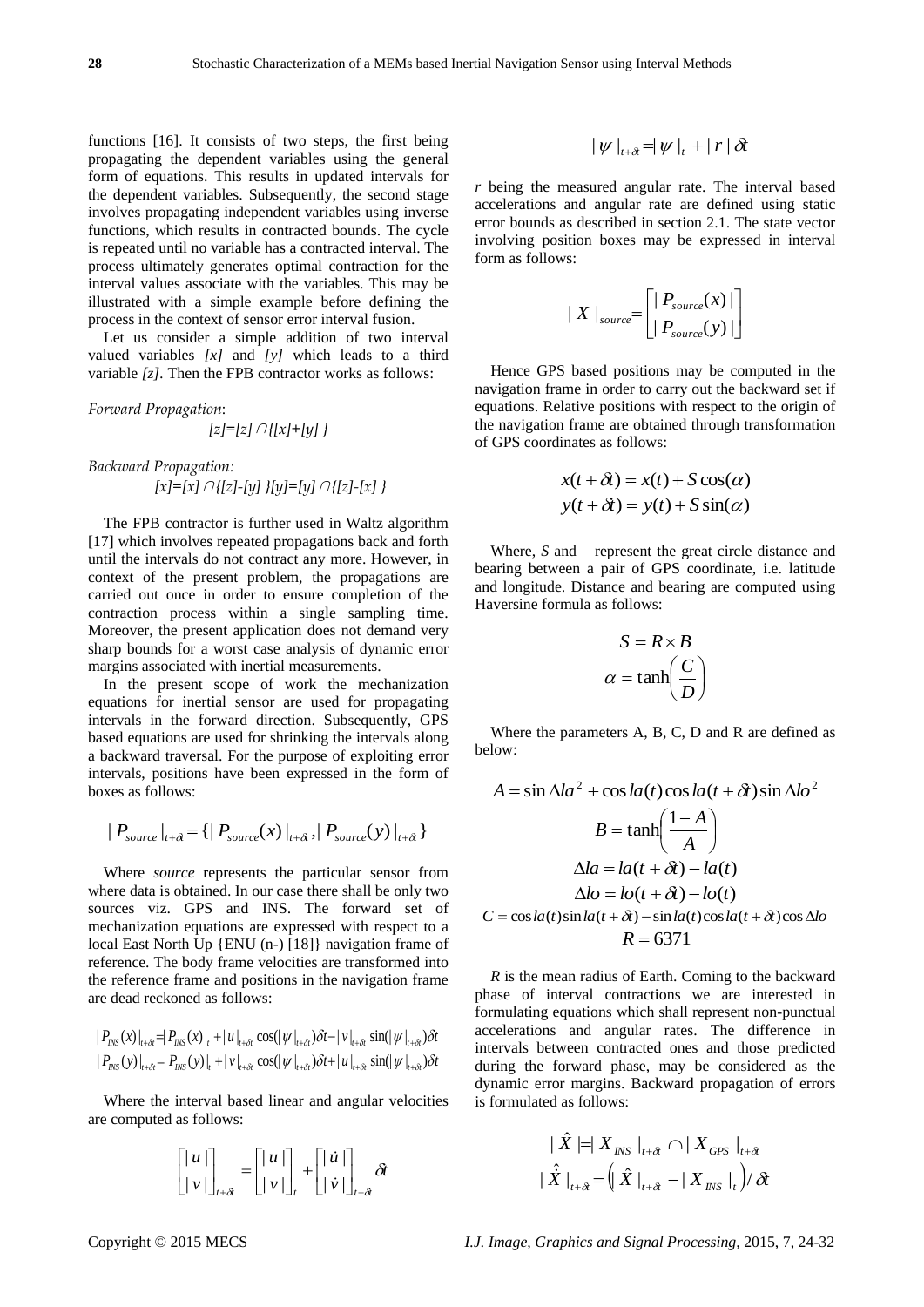$$
|U|_{t+\delta} = \begin{bmatrix} \cos(|\psi|_{t+\delta}) & -\sin(|\psi|_{t+\delta}) \\ \sin(|\psi|_{t+\delta}) & \cos(|\psi|_{t+\delta}) \end{bmatrix} | \hat{X} |_{t+\delta}
$$

$$
| \hat{U} |_{t+\delta} = (|U|_{t+\delta} - |u| + |v|]_{t}) / \delta t
$$

$$
| \hat{r} |_{t+\delta} = (|\hat{\psi}|_{t+\delta} - | \hat{\psi}|_{t}) / \delta t
$$

Where the velocity estimate in the navigation reference frame is denoted as  $|\hat{\vec{X}}|_{t+\delta t}$  and is expressed in the body fixed frame as  $|U|_{t+\delta}$  Finally, non-punctual accelerations expressed in body frame and estimated from an inverse transformation of GPS interval position coordinates are expressed in the body-fixed frame of reference as  $|\dot{U} |_{t+\delta t}$  Similarly, angular rate intervals are estimated from residual between current observation from compass and heading prediction in the previous sampling instant:

$$
|\hat{r}|_{t+\delta t} = (|\hat{\psi}|_{t+\delta t} - |\hat{\psi}|_{t})/\delta t
$$

Where the estimated heading intervals are obtained as:

$$
|\hat{\psi}\left.\right|_{t+\hat{\alpha}} = |\psi\left.\right|_{t+\hat{\alpha}} \cap |\psi_c\left.\right|_{t+\hat{\alpha}}
$$

The latter representing intervals of compass heading defined with the error bounds of compass as:

$$
|\psi_c|_{t+\delta} = |(\psi_{c_{t+\delta}} - \psi_{err})(\psi_{c_{t+\delta}} + \psi_{err})|
$$

The method discussed so far can be drawn into an algorithmic structure described in the following steps:

- 1. Obtain acceleration and angular rate measurements  $\dot{U}$  and *r* from INS.
- 2. Compute intervals for acceleration and angular rate observations by considering noise margins as obtained from stationary characteristics
- 3. Use forward propagation equations to obtain

interval estimates for position as follows:  
\n
$$
(|x|, |y|) = (|x|, |y|)_{G} \cap \left\{ (|\dot{x}|, |\dot{y}|) \delta t + \frac{1}{2} (|\ddot{x}|, |\ddot{y}|) \delta t^{2} \right\}
$$
\n
$$
|\hat{\psi}| = |\psi|_{C} \cap \left\{ |\psi| + |r| \delta t \right\}
$$

Where,  $(|x|, |y|)$ <sub>G</sub> is the interval bounded GPS observation and the latter in intersection comes from kinematic model using INS data bounds. Similarly,  $|\psi|_C$  is the bounded Compass readout and the latter in intersection are the model predicted heading bounds

4. Use backward propagation equations to obtain estimated bounds for acceleration and angular rate as follows:

$$
(|\hat{x}|, |\hat{y}|) = (|\ddot{x}|, |\ddot{y}|) \cap \{(|\dot{x}|, |\dot{y}|)_{\dot{x}} - (|\dot{x}|, |\dot{y}|)_{\dot{x}}\} / \delta
$$

$$
|\hat{r}| = |r| \cap \{(|\psi|_{t+\delta} - |\psi|_{t}) / \delta t\}
$$

The obtained acceleration estimates can be transformed into body-fixed frame using the direction cosine matrix as stated previously.



Fig.3. Position of the vehicle as tracked by GPRS based navigation tool on mobile handset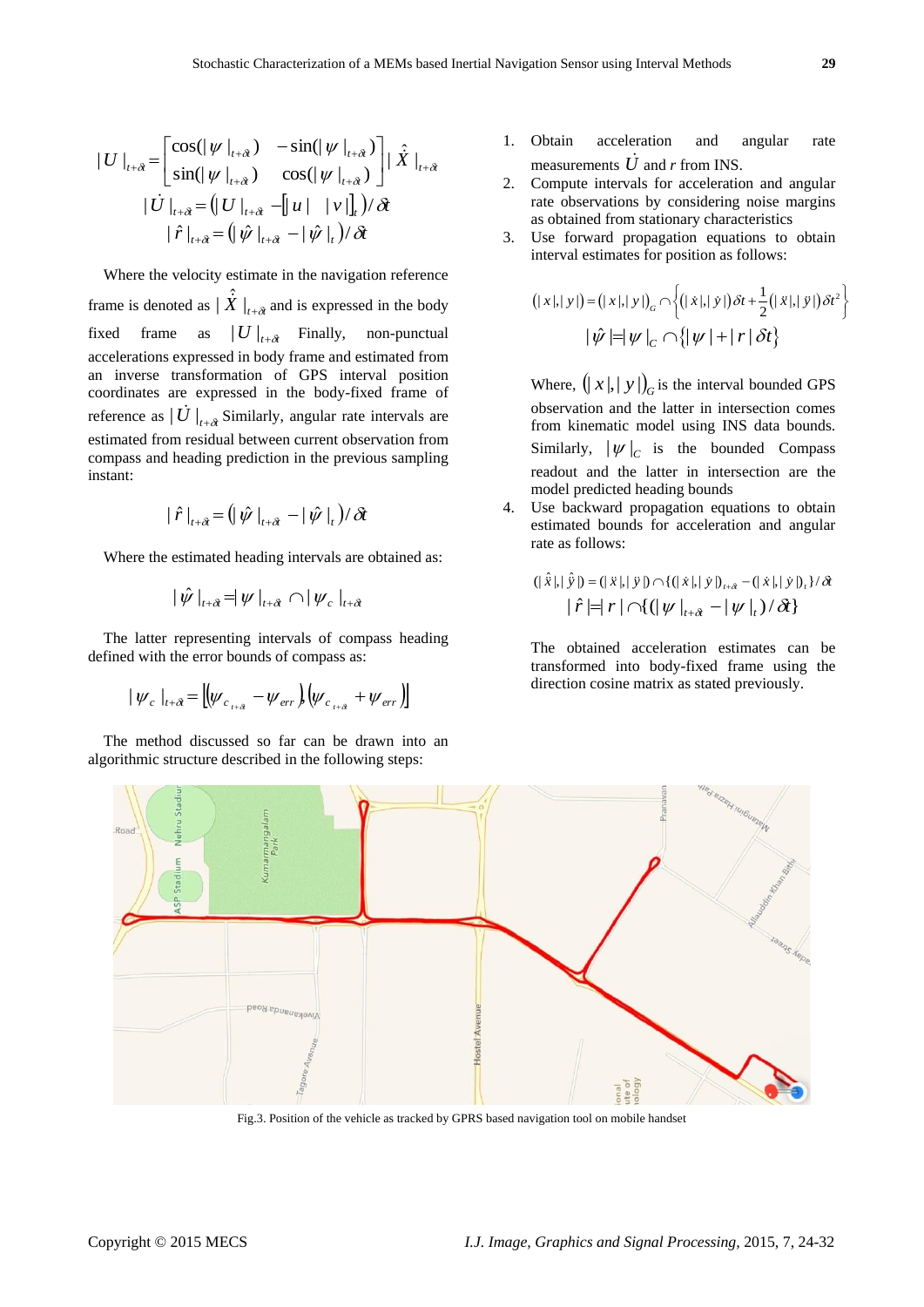

Fig.4. Placement of sensors on board the vehicle used for carrying out experiment. A platter is shown to be fixed on the dashboard (left) with Xsens INS and compass mounted on it. The GPS receiver is mounted on top of the roof for better signal reception.

# IV. EXPERIMENTAL VALIDATION AND RESULT ANALYSIS

A MEMs inertial sensor of make Xsens has been used along with a GPS receiver from Rhydolabz and compass OS5000 from Ocean Server, all of which were mounted on a ground vehicle. Relative positions for the different sensors mounted on a car are depicted in Fig. 3. Compass and inertial sensor are mounted on a platter fixed with the vehicle and aligned with the vehicle's heading. The experiment involved a single closed trip covering a total distance of 9.4 kms with an average speed of less than 50 km/hr and over duration of 792 seconds, map of which is shown in Fig. 4. Medium quality GPS corrections were obtained with an average horizontal dilution of precision (HDOP) measure of  $< 0.8$  and a circular error probability (CEP) of 3m. The GPS used for the said test platform suffers from a CEP error of 3 meters, which gives an approximated measure of DRMS as 3.6 meters. With a mean HDOP measure of 0.8 (as has been recorded over the entire duration of tests), the mean error in position is found to be 3.19 meters. Intervals for GPS obtained position measures are finally construed on the basis of the mean error, and are used subsequently.

Set of data collected from the above-mentioned three sensors was logged with a unique time-stamp, so that offline processing could be done effectively, with samples collected at a rate of 1 Hz.

In order to realize the effectiveness of the interval approach in assessing the dynamic noise margins associated with the inertial sensor, we need to revisit the static noise levels computed using variance method. The physical interpretation of Random Walk (RW) and Bias Instability (BI) coefficients may be discussed in the present context. RW introduces a stochastic error as a result of integrating a noisy signal whereas BI is the time averaged drift in bias associated with the original signal. RW has got a lesser correlation time than the sampling interval whereas BI is a low-frequency noise, which makes RW to be considered as the real noise contributing significantly to the overall errors present in the measurement. In practical terms, RW is a factor by which the value of the random noise changes over the square root of the sampled duration. As for example, a value of RW=0.2<sup>0</sup>/sec / $\sqrt{\lambda}$ hr for a noise having density defined by

the statistic *σ*, corresponds to *σ x* 0.2 *x*  $\sqrt{2}$  <sup>0</sup>/sec over a duration of 2 hours.

In the present context of test conducted, the estimated non-punctual accelerations and angular rate are compared against the measured values of the corresponding parameters from the inertial sensor. However mid values of the estimated intervals are taken as real-valued approximations for carrying out valid comparisons. Estimated errors are taken to represent the noise levels corrupting the dynamic behavior of the inertial sensor. Fig. 5 (top) and (bottom) illustrate the guaranteed intervals of the estimated accelerations along X and Y (in grey colored bars) respectively with measured values from accelerometers shown in red bars. The measured values are seen to be restricted within estimated guaranteed intervals, having mean of [-0.7156, 0.6978] and [-0.6690, 0.6248]. Dynamic error margins for angular rate are defined by a mean interval of [-3.7479, 3.5424].

It is evident from Fig. 6 that, the dynamic bounds for angular rate angular rate measurements are well restricted within the dynamic intervals of -0.1 to 0.1 rad. /sec. (- 5.73 to  $5.73^{\circ}/\text{sec}$ ).

However, reconsidering the static accuracy levels of acceleration and angular rate measurements (refer to Table 1), we can define the noise margins over a duration of 792 seconds  $(= 0.22$  hour). The intervals may be defined using 95% confidence levels as follows:

$$
\sigma_{ii} = 1.96 \times 0.108 \times \sqrt{0.22} = 0.099 \text{ m/sec}^2
$$

$$
\sigma_{ii} = 1.96 \times 0.12 \times \sqrt{0.22} = 0.11 \text{ m/sec}^2
$$

$$
\sigma_r = 1.96 \times 6 \times \sqrt{0.22} = 5.52 \text{ m/sec}
$$

Where,  $\sigma_{fx}$ ,  $\sigma_{fy}$  and  $\sigma_{r}$  denote the changed statistical measures for the noise density representing stochastic error in accelerations along X and Y axes as well as angular rate respectively, over the specified duration of sample collection. It may be well observed that the intervals as estimated by proposed approach are supersets of 95% confidence levels of dynamic errors of accelerations. This indicates a significant drift of dynamic error in accelerations which may not be clearly defined using stationary error bounds. Notwithstanding the higher margins for dynamic error, mean values are found to be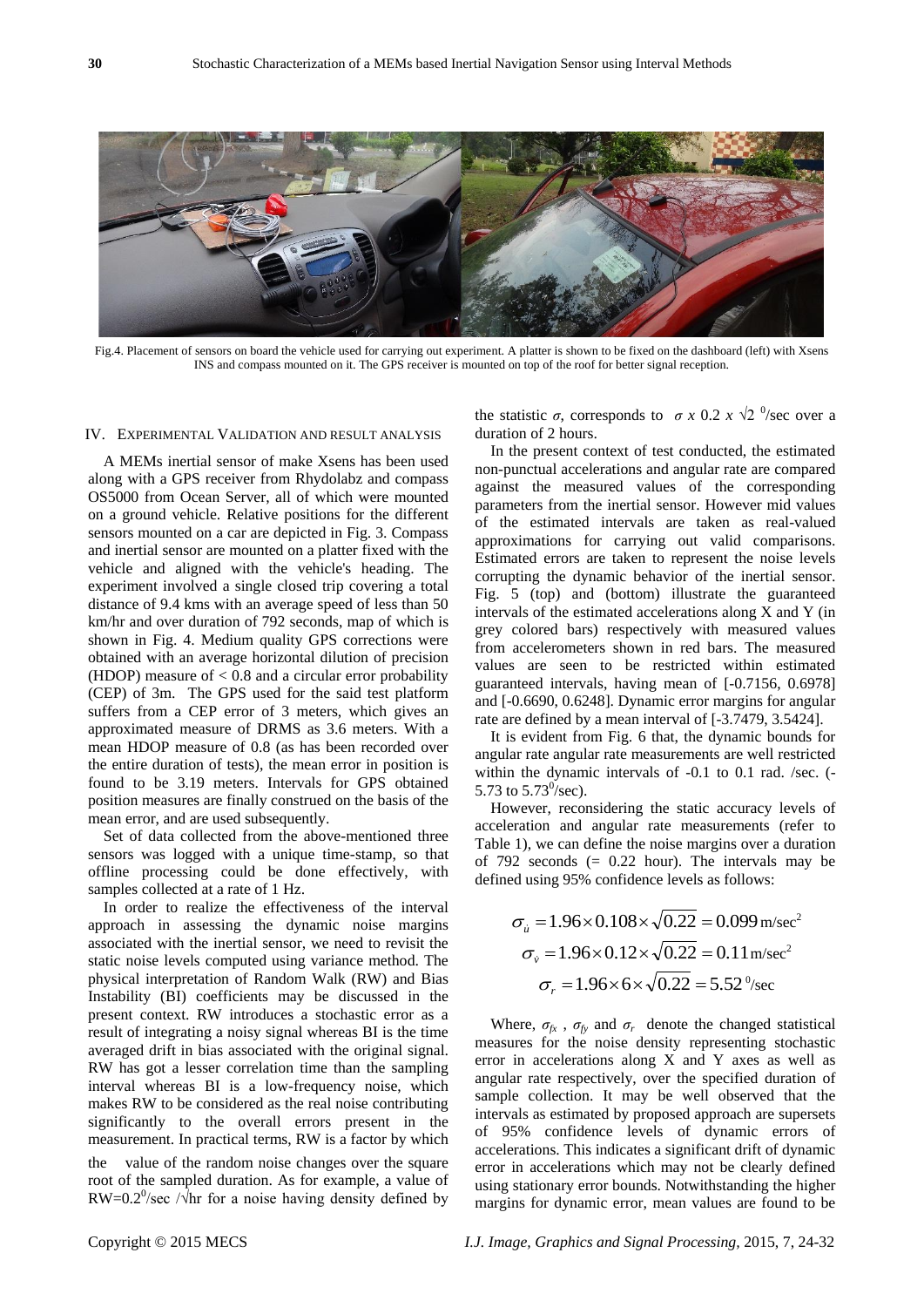quite close to the predicted stationary levels. By taking real-valued approximations (i.e. mid-point values) of the error intervals, mean errors are computed as  $\mu$ =0.12 and  $0.2$  m/sec $2$  for acceleration values along X and Y axes, respectively.



Fig.5. Bounds for dynamic error margins for accelerations along X (top) and Y (bottom) channels; along with real-valued observations are plotted in red.



Fig.6. Bounds for dynamic error margins for angular rate about z axis (rate of change of heading of the vehicle); along with real-valued observations are plotted in red .

On the other side bounds of non-stationary error for rate gyroscope are found to be in consistence with the intervals as predicted using stationary noise coefficients. The guaranteed intervals estimated by the proposed forward backward contractor, are close to 95% confidence levels of stationary errors computed over the sampling period. Moreover the mean interval estimated using proposed method is sharper than the 95% confidence interval based upon stationary error statistics. In the present context, it may therefore be observed that, the stationary error characteristics do not completely define the stochastic behavior of the sensor when put in non-stationary operation. It is therefore an effective means as to employ interval techniques in studying the stochastic nature of dynamic errors associated with low cost MEMs inertial navigation sensor.

# V. CONCLUSION

An associated contribution is laid in connection to characterization of MEMs inertial motion unit using interval methods. Analysis of stationary errors and determination of static accuracy is prominent in the literature. However, dynamic accuracies tend to vary due to angular variations incurred during motion of the platform. The present work involves forward and backward contraction of error intervals. An INS / GPS framework is considered for the purpose. Measurements coming from both the sensors are converted into intervals and fed into transition equations for extrapolation of state variables. The predicted intervals are contracted using GPS based position intervals. Subsequently, the contracted intervals are propagated backwards through first and second order derivations, and intersected with primitive inertial measurements obtained from the INS. The difference is obtained as an error interval for linear accelerations and angular rate. It is found that the proposed interval approach is instrumental in estimated dynamic errors of accelerations, such that they are inclusive of 95% confidence interval of stationary errors. This indicates a significant drift of dynamic error in accelerations which may not be clearly defined using stationary error bounds. On the other side sharper intervals are obtained for mean gyroscope errors in comparison to the predicted stationary bounds

### ACKNOWLEDGMENT

The present work is part of the activities being conducted within the scope of UnWaR project (ESC-0113) undertaken under  $12<sup>th</sup>$  FYP of CSIR-CMERI.the authors are thankful to the entire Robotics & Automation Group for extending their support. Without their technical cooperation the experimental work could not be conducted uninterruptedly.

#### **REFERENCES**

[1] Priyanka Aggarwal, Zainab Syed, Aboelmagd Noureldin, Naser El-Sheimy, "MEMS-Based Integrated Navigation", Artech House, 2010, MA, pp. 35-61.